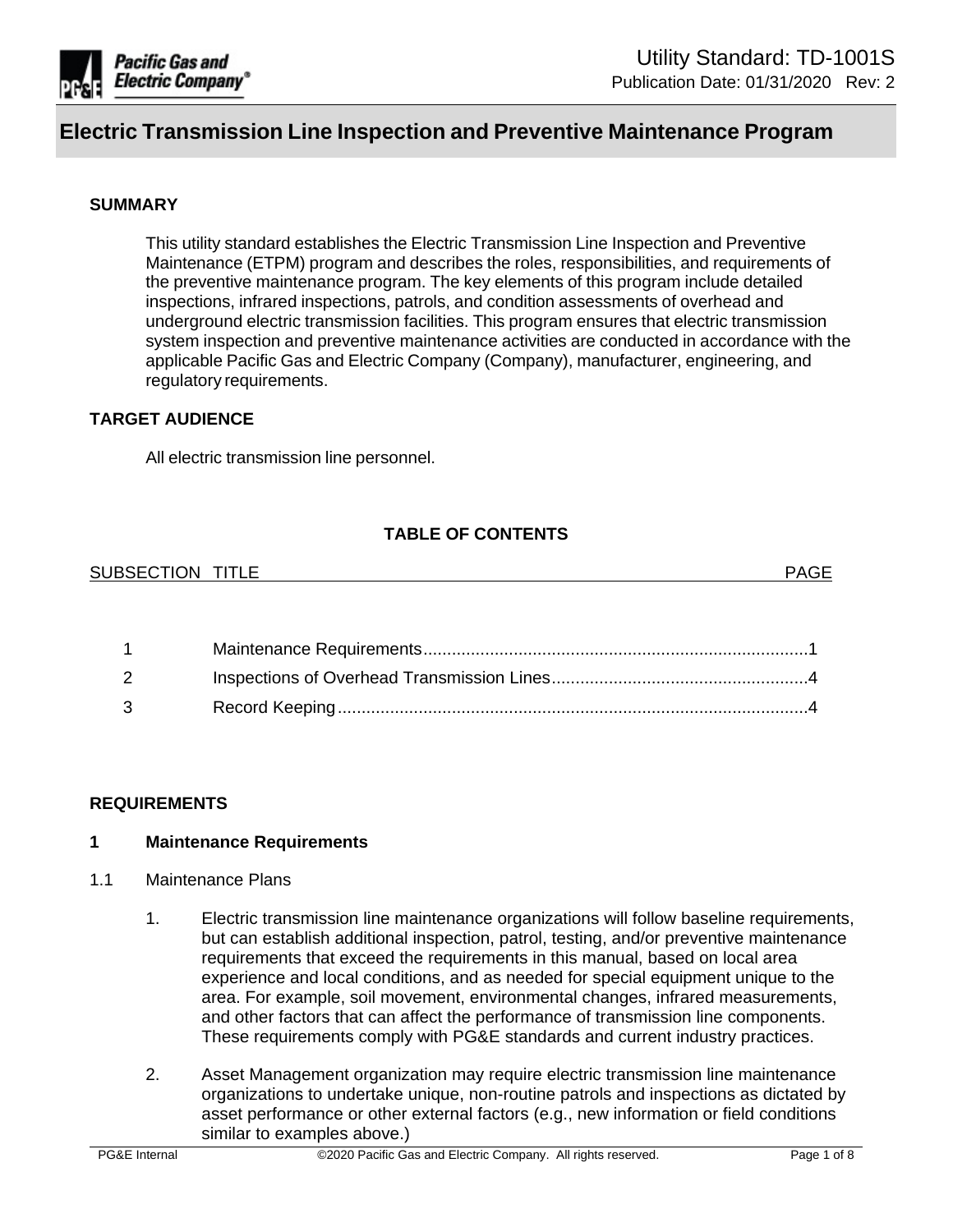

## 1.2 Utility Practices

Transmission Line maintenance requirements are based on effective utility practices, manufacturers recommendation, and experience of PG&E employees. Compliance with this standard and its attachments ensures uniformity in implementing work procedures that support system reliability.

#### 1.3 Compliance

- 1. For preventative work, determine the out-of-compliance date using the finish date in the maintenance plan or preventative life cycle work.
	- a. IF the cycle is 1 year or more, THEN the out-of-compliance date is the 1<sup>st</sup> day of the following year in which the finish date occurs.
	- b. IF the cycle is less than 1 year, THEN the out-of-compliance date is the 1<sup>st</sup> day of the following month in which the finish date occurs.
	- c. [Table 1, "Examples of Out-of-Compliance Dates for Preventive Work"](#page-1-0) shows out of compliance dates versus finish dates for different preventative life cycle.

| <b>Maintenance Plan Cycle</b> | <b>Finish Date</b> | <b>Out-Of-Compliance Date</b> |
|-------------------------------|--------------------|-------------------------------|
| 5 Years                       | 07/14/2019         | 01/01/2020                    |
| 1 Year (12 months)            | 07/14/2019         | 01/01/2020                    |
| 6 Months                      | 07/14/2019         | 08/01/2019                    |
| 3 Months                      | 07/14/2019         | 08/01/2019                    |

## <span id="page-1-0"></span>**Table 1 Examples of Out-of-Compliance Dates for Preventative Work**

- 2. For corrective work, determine the past-due date using the finish date.
	- a. For **Priority Level 1** Immediate response and continued action until the condition no longer presents a potential hazard ("make safe") – either by fully repairing or by temporarily repairing and reclassifying to a lower priority.
	- b. For **Priority Level 2** Corrective action is required within 12 months from the date the condition is identified (or within 6 months, if tag is within HFTD Tier 3).

Take corrective action within specified time period (either by fully repairing or by temporarily repairing and reclassifying to Level 3 priority).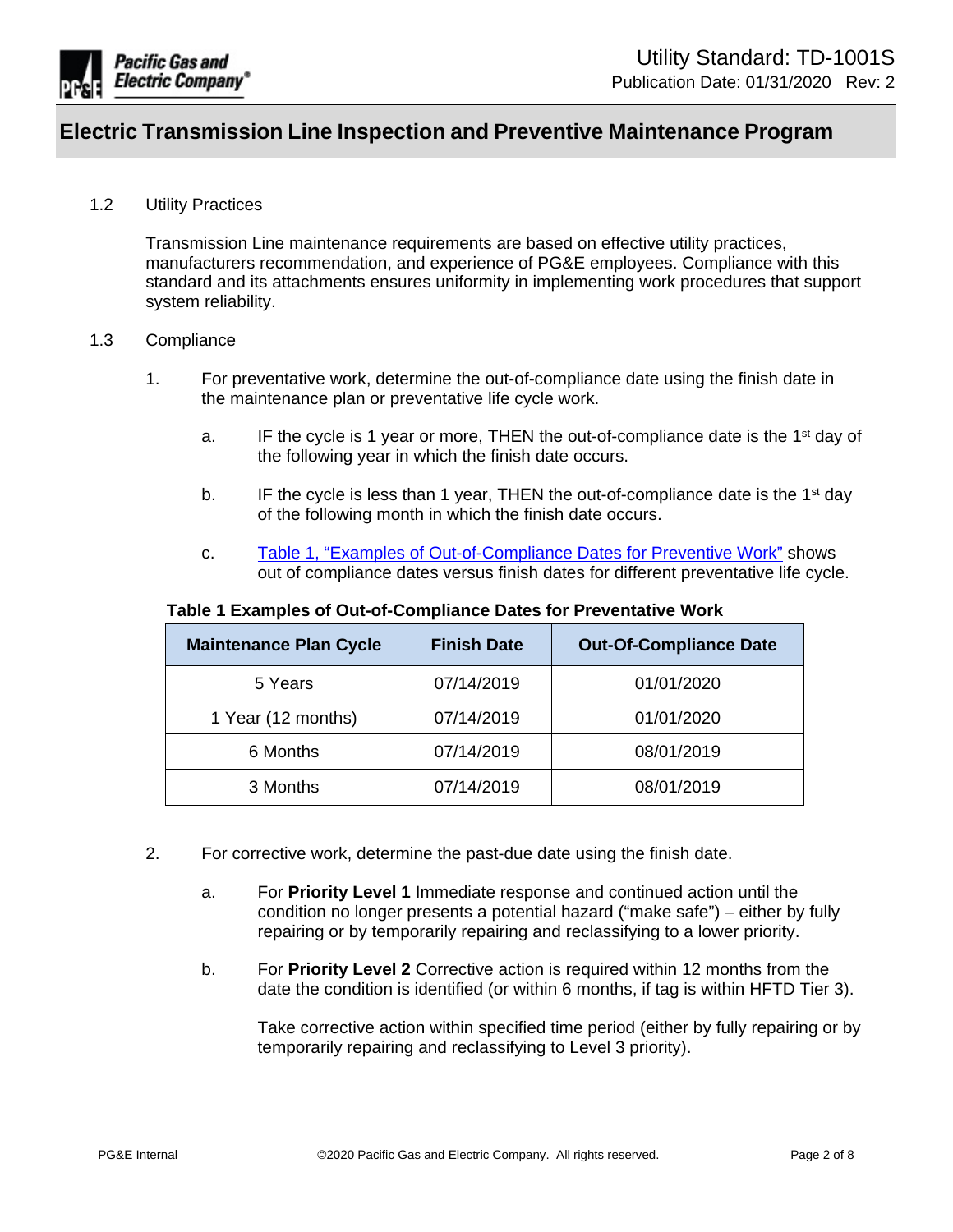

Time period for corrective action may be determined at the time of identification by a qualified company representative. Data driven, risk informed processes and analyses shall be established to ultimately classify Level 2 work and associated due dates based on field nominations and other available asset information.

c. For **Priority Level 3** Address corrective actions for facilities within 60 months from the date the condition is identified.

**EXCEPTION** – Potential violations specified in GO 95 Appendix J or subsequently approved through Commission processes, including, but not limited to, a Tier 2 Advice Letter under G.O. 96B, that can be completed at a future time as opportunity-based maintenance.

 Where an exception has been granted, repair of a potential violation must be completed the next time the company's crew is at the structure to perform tasks at the same or higher work level, i.e., the public, communications, or electric level. The condition's record in the auditable maintenance program must indicate the relevant exception and the date of the corrective action.

d. [Table 2](#page-3-2) on Page 3 shows past-past due dates examples for corrective work.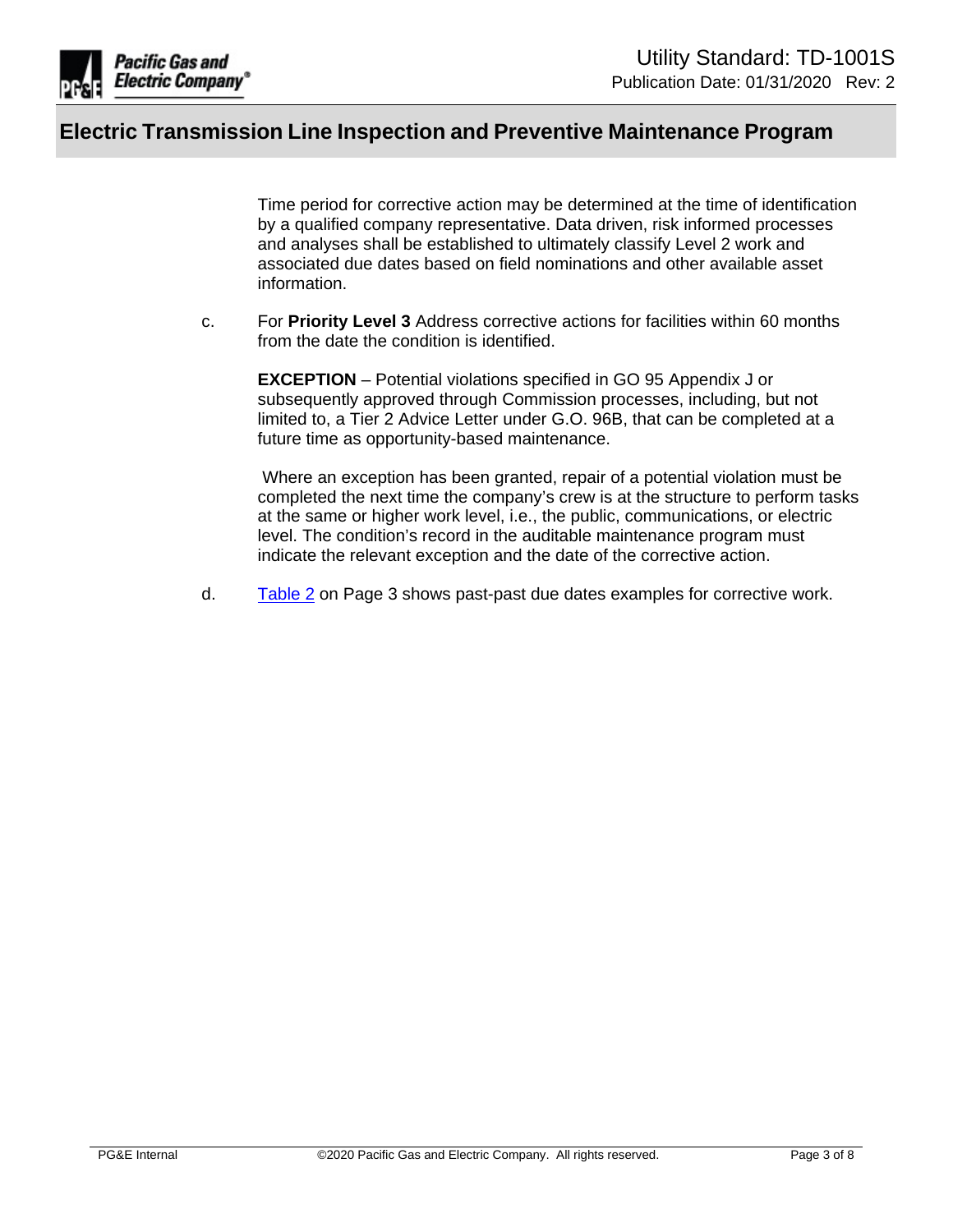

## 1.3 (continued)

## <span id="page-3-2"></span>**Table 2 Examples of Out-of-Compliance Dates for Corrective Work**

| <b>Priority</b>            | <b>Finish Date</b> | <b>Out-Of-Compliance</b><br><b>Date</b> |
|----------------------------|--------------------|-----------------------------------------|
| Level 1 ("Make Safe")      | 07/14/2019         | 07/15/2019                              |
| Level 2 (within 365 days)  | 07/14/2019         | 07/15/2019                              |
| Level 3 (within 1826 days) | 07/14/2019         | 07/15/2019                              |

## 3. Past-Due Date Exemption

It is the company's intent to correct identified abnormal conditions by the established due date. However, factors can drive notifications to extend beyond due date. Refer to [TD-1001M-JA03 "Transmission LC Past Due Exemption Process."](https://ecmappwlsp01c2.comp.pge.com/TILVIEWER?chronicleId=09131aad87322334&vd=false&device=false)

## <span id="page-3-0"></span>**2 Inspections of Overhead Transmission Lines**

- 2.1 Follow the procedures in the [Electric Transmission Preventive Maintenance \(ETPM\) Manual](https://edrm.comp.pge.com/D2/?docbase=pge_ecm&commandEvent=D2_ACTION_OPEN_VD&locateDql=pge_document(all)%20where%20i_chronicle_id%20=)  [\(TD-1001M\),](https://edrm.comp.pge.com/D2/?docbase=pge_ecm&commandEvent=D2_ACTION_OPEN_VD&locateDql=pge_document(all)%20where%20i_chronicle_id%20=) which establishes uniform and consistent methods for detailed and infrared inspections, patrols, and condition assessments of electric transmission facilities.
- 2.2 Deviation from the manual is allowed with approval of the standard document owner. Refer to [TD-3310P-01 Request for Waiver from Substation and Transmission Line Standards](https://ecmappwlsp01c2.comp.pge.com/TILVIEWER?chronicleId=09131aad80e05d70&vd=true&device=false) for the waiver process.

## <span id="page-3-1"></span>**3 Record Keeping**

- 3.1 Records must be created and retained to meet the minimum requirements specified in [GOV-](http://pgeweb.utility.pge.com/electric/am/crm/records/engdwgs/Documents/GOV-7101S.pdf#search=GOV-7101S)[7101S, "Enterprise Records and Information Management Standard"](http://pgeweb.utility.pge.com/electric/am/crm/records/engdwgs/Documents/GOV-7101S.pdf#search=GOV-7101S) and any additional requirements of applicable regulations.
- 3.2 Overhead and underground transmission line inspection and maintenance records must be maintained in accordance with [CPUC General Order \(G.O.\) 165](http://docs.cpuc.ca.gov/PUBLISHED/GENERAL_ORDER/159182.htm).
- 3.3 All records must be kept for 10 years from maintenance activity.
- 3.4 All climbing inspections on the 500kV system must be kept for 14 years from maintenance activity.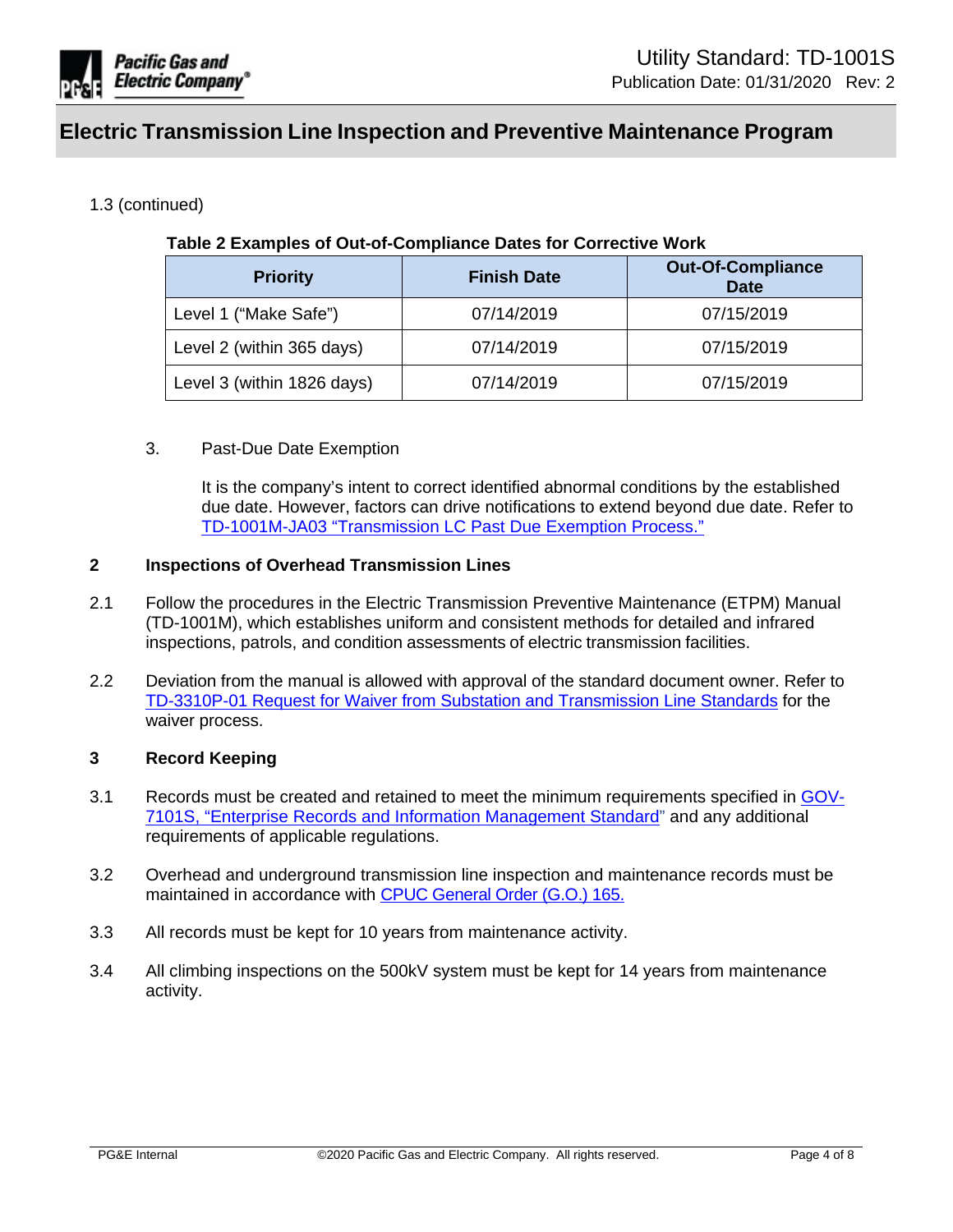

- 3.5 The following information MUST be included in each record at a minimum:
	- 1. Individual responsible for performing the maintenance
	- 2. Date of maintenance
	- 3. Electric Transmission Line (ETL) number from SAP
	- 4. Facility maintained
	- 5. Description of maintenance performed
	- 6. Date of completion

## **END of Requirements**

#### **DEFINITIONS**

See ETPM manual Appendix A

## **IMPLEMENTATION RESPONSIBILITIES**

Transmission Line Asset Strategy identifies the frequencies of electric asset inspections.

Transmission Line Asset Strategy determines maintenance priority.

Inspections and patrols will be conducted by qualified personal (Journeymen, linemen, towermen, etc.)

Centralized inspection review team (CIRT) reviews inspection results and sets priorities for the notifications risk based on guidance from TLAS.

Inspection results are stored and managed by the Asset Knowledge Group. Data will be stored in SAP.

## **GOVERNING DOCUMENT**

[GOV-1038S, "Inspection and Corrective Maintenance Governance"](https://edrm.comp.pge.com/D2/servlet/Download?auth=basic&event_name=open&version=PUBLISHED&id=09131aad8b7153c0&format=pdf&_docbase=pge_ecm)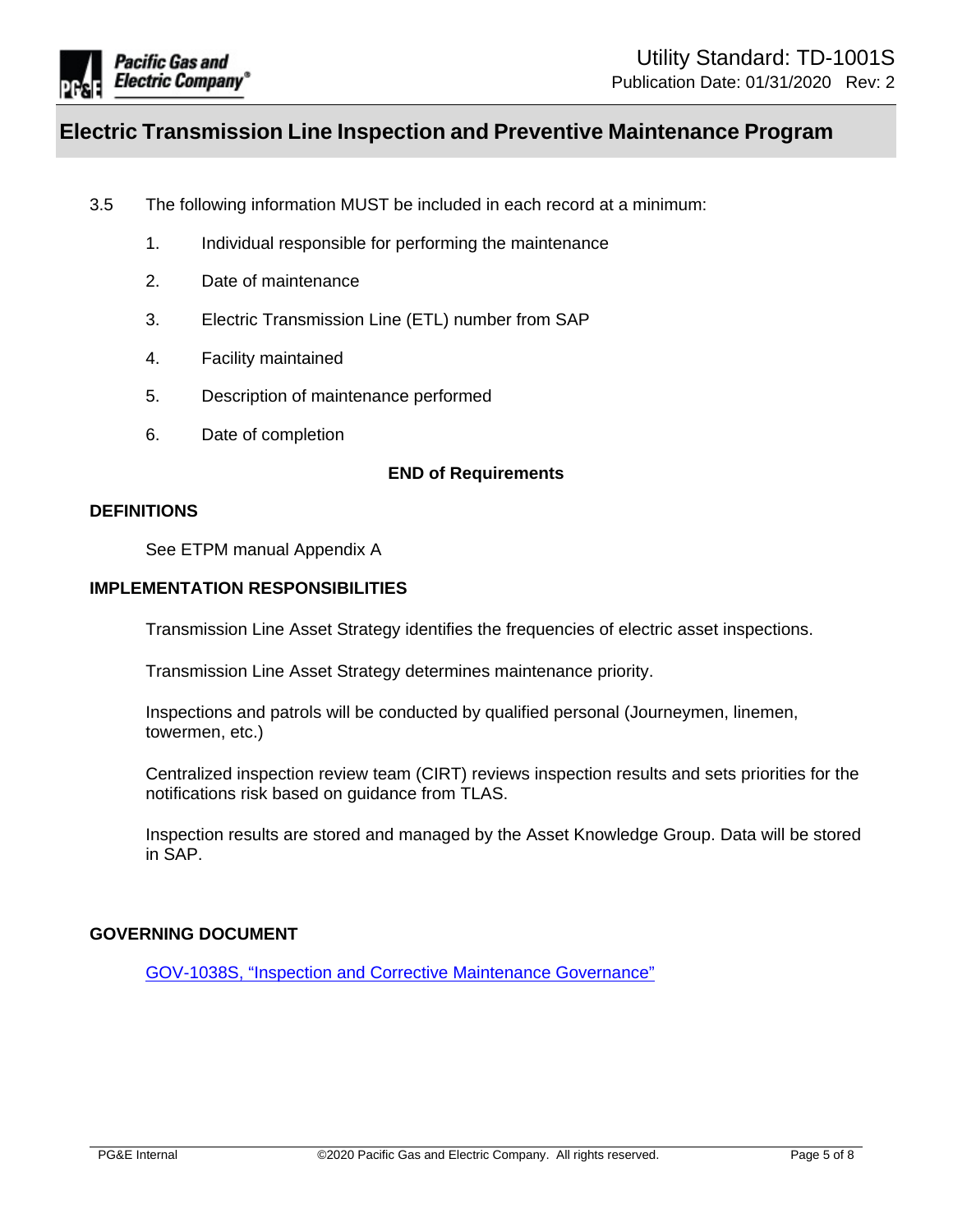

## **COMPLIANCE REQUIREMENT / REGULATORY COMMITMENT**

This utility standard is consistent with the pertinent requirements of the following regulatory orders and codes:

- California Public Utilities Commission (CPUC) General Orders (G.O.s)
	- [G.O. 95, "Rules for Overhead Electric Line Construction"](http://docs.cpuc.ca.gov/published/Graphics/13352.PDF)
	- [G.O. 128, "Rules for Construction of Underground Electric Supply and](http://docs.cpuc.ca.gov/published/Graphics/587.PDF) [Communication Systems."](http://docs.cpuc.ca.gov/published/Graphics/587.PDF)
- [California Public Resources Codes 4292 and 4293.](https://govt.westlaw.com/calregs/Browse/Home/California/CaliforniaCodeofRegulations?guid=I8B81FDD0D48311DEBC02831C6D6C108E&originationContext=documenttoc&transitionType=Default&contextData=(sc.Default))

This utility standard contains provisions that ensure compliance with the inspection and maintenance agreements between the Company and the following organizations:

- [California Independent System Operator \(CAISO\)](http://www.caiso.com/Pages/default.aspx)
- [Western Electricity Coordinating Council \(WECC\)](http://www.weccusa.org/)

## **REFERENCE DOCUMENTS**

## **Developmental References:**

[California Independent System Operator \(CAISO\) Transmission Control Agreement](http://www.caiso.com/Documents/TransmissionControlAgreement.pdf)

[California Public Resources Codes 4292 and 4293](https://govt.westlaw.com/calregs/Browse/Home/California/CaliforniaCodeofRegulations?guid=I8B81FDD0D48311DEBC02831C6D6C108E&originationContext=documenttoc&transitionType=Default&contextData=(sc.Default))

*[Code of Safe Practices](http://pgeweb/sharedservices/safety/Pages/default.aspx)*

[Corporation Standard GOV-7101S, "Records Management Standard"](http://wwwedm/cgi-bin/getdoctdm.asp?itemid=005600807)

[CPUC G.O. 95, "Rules for Overhead Electric Line Construction"](http://docs.cpuc.ca.gov/published/Graphics/13352.PDF)

[CPUC G.O. 128, "Rules for Construction of Underground Electric Supply and Communication](http://docs.cpuc.ca.gov/published/Graphics/587.PDF) [Systems"](http://docs.cpuc.ca.gov/published/Graphics/587.PDF)

[Federal Endangered Species Act](http://www.fws.gov/endangered/laws-policies/index.html)

PG&E Transmission Maintenance Practices Filed with CAISO

[Utility Standard SAFE-1001S, "Safety and Health Program Standard"](http://wwwedm/cgi-bin/getdoctdm.asp?itemid=005608094)

[Western Electricity Coordinating Council Agreement](http://www.weccusa.org/)

## **Supplemental References:**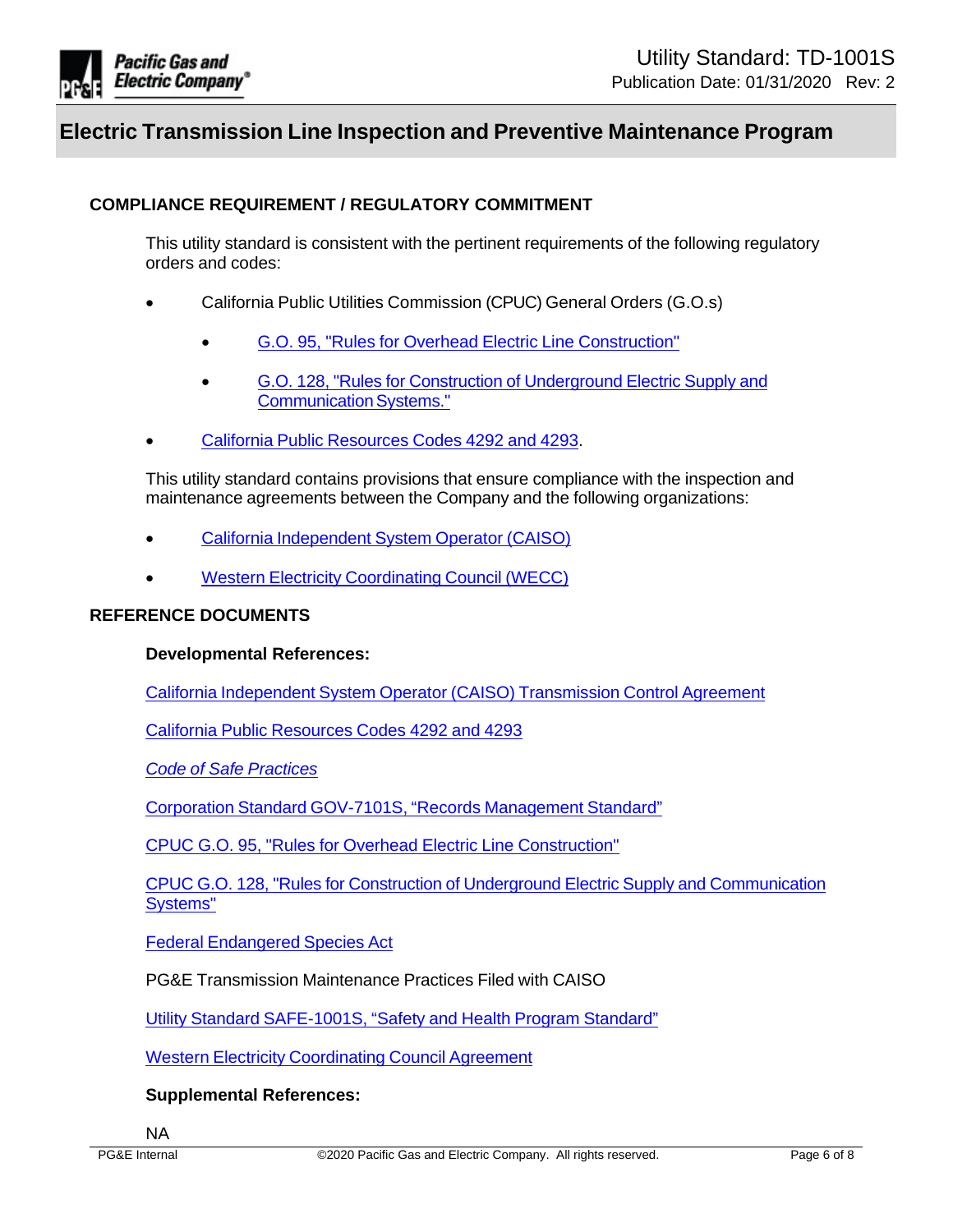

## **APPENDICES**

NA

## **ATTACHMENTS**

NA

#### **DOCUMENT RECISION**

This utility standard cancels and supersedes Utility Standard TD-1001S, "Electric Transmission Line Inspection and Preventive Maintenance Program," Rev. 1, issued 12/17/2017.

## **DOCUMENT APPROVER**

Roozbeh Movafagh, Director Standards and Work Methods

## **DOCUMENT OWNER**

Roozbeh Movafagh, Director Standards and Work Methods

## **DOCUMENT CONTACT**

Marvic Verzano, Senior Electric Standards Engineer

#### **REVISION NOTES**

| Where?          | <b>What Changed?</b>                                                                                                                                                            |  |
|-----------------|---------------------------------------------------------------------------------------------------------------------------------------------------------------------------------|--|
| December 2014:  |                                                                                                                                                                                 |  |
| Entire document | This utility standard is written and formatted to comply with the<br>Company Guidance Document Management (GDM) requirements.                                                   |  |
| December 2017   |                                                                                                                                                                                 |  |
| Entire document | Updated Section 1 to change title from "Implementation Responsibilities"<br>to "Roles and Responsibilities"                                                                     |  |
|                 | Deleted Requirement 1.1                                                                                                                                                         |  |
|                 | Renumbered Requirement 1.2 to 1.1                                                                                                                                               |  |
|                 | Renumbered Requirement 1.3 to 1.2 and changed to "senior director or<br>delegate of transmission personnel" from Director of Transmission Line<br>Maintenance and Construction" |  |
|                 | Renumbered Requirement 1.4 to 1.3                                                                                                                                               |  |
|                 | <b>Eliminated Requirement 1.5</b>                                                                                                                                               |  |
|                 | <b>Eliminated Requirement 1.6</b>                                                                                                                                               |  |